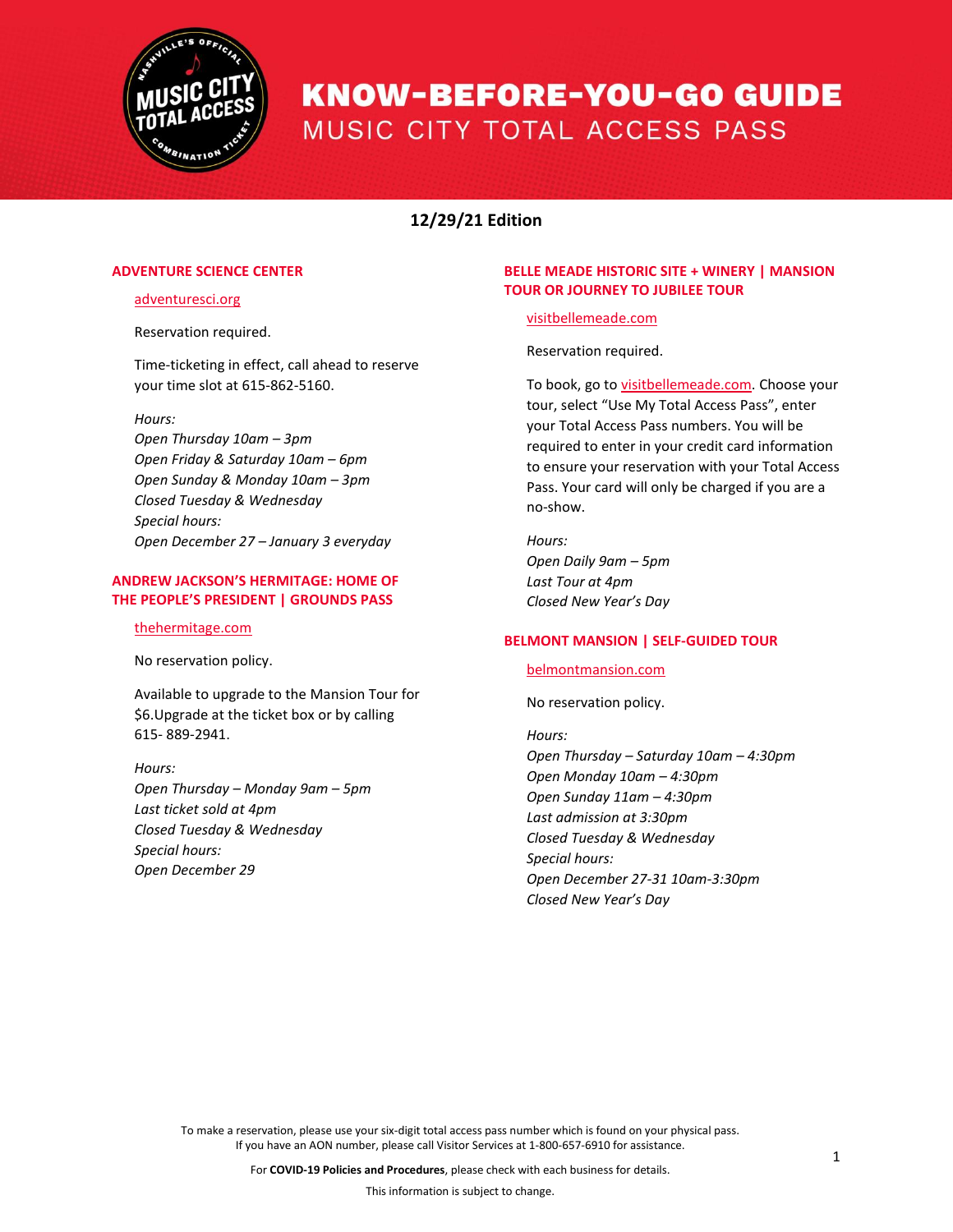

# **12/29/21 Edition**

# **CHEEKWOOD ESTATE & GARDENS | GARDENS ONLY**

# [cheekwood.org](https://cheekwood.org/)

Reservation recommended.

Call 615-353-6965 or email [info@cheekwood.org](mailto:info@cheekwood.org)  to make a reservation at least 24 hours in advance for a time entry. Passes valid for Gardens Only ticket for daytime use only. Not valid for special events.

*Hours: Open Tuesday – Sunday 9am – 4pm Closed Monday Closed New Year's Day*

## **COUNTRY MUSIC HALL OF FAME & MUSEUM**

[countrymusichalloffame.org](https://countrymusichalloffame.org/)

Reservation recommended.

Call 615-416-2001 or email [Reservations@CountryMusicHallofFame.org](mailto:Reservations@CountryMusicHallofFame.org) to book your tour time for advanced reservations.

Please provide your name, Total Access Pass number, and visitation date.

For walk-ins, arrive at the museum before 11am to select tour time. The same day admission cannot be guaranteed for guests arriving after 11am. Present your pass at the museum box office for admission.

*Hours: Open Monday – Sunday 9am – 5pm*

## **THE DELTA RIVERBOAT COMPANY**

[tickets.gaylordopryland.com](https://tickets.gaylordopryland.com/eventperformances.asp?evt=54)

No reservation policy.

*Hours: Open Sunday – Thursday 10am-10pm Open Friday & Saturday 9am – 11pm*

*Located at Gaylord Opryland Resort & Convention Center.* 

## **THE ESCAPE GAME**

[theescapegame.com/nashville](https://theescapegame.com/nashville/)

Reservation recommended.

Call 615-647-8229 to book your reservation. Total Access Pass number will be required for booking.

*Hours: Open Monday – Sunday 8am – 11:45pm*

# **"FAMOUS FOOTSTEPS" | WALKING TOUR**

[experiencenashvilletours.com](http://experiencenashvilletours.com/)

Reservation required.

Call 615-788-6384 or email [expnashvilletours@gmail.com](mailto:expnashvilletours@gmail.com) to book. Please provide your name and Total Access Pass number.

Cancellations may be made within 24 hours of tour time.

*Hours: Visit [experiencenashvilletours.com](http://experiencenashvilletours.com/) to see available tour times. Closed New Year's Eve & New Year's Day*

To make a reservation, please use your six-digit total access pass number which is found on your physical pass. If you have an AON number, please call Visitor Services at 1-800-657-6910 for assistance.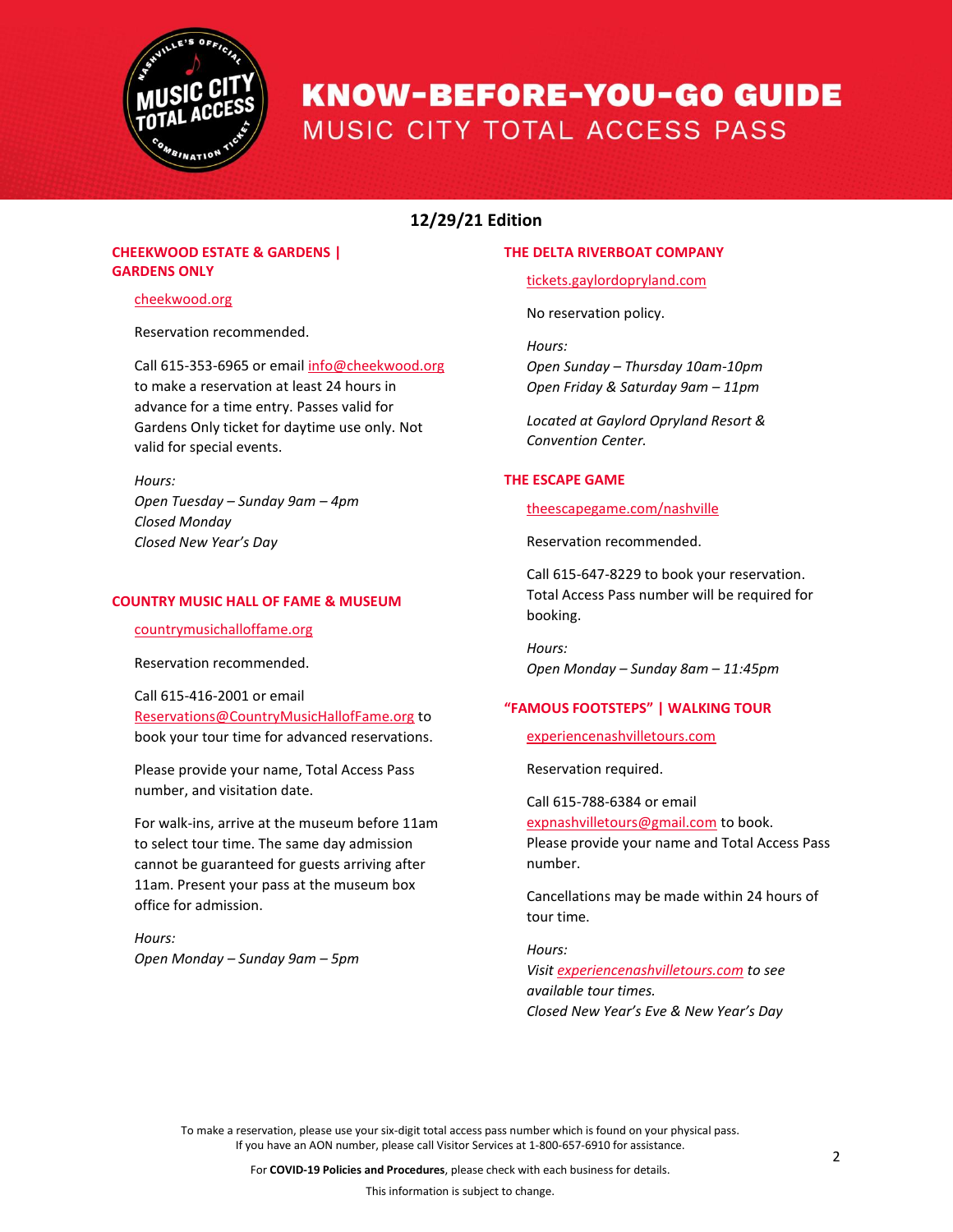

# **12/29/21 Edition**

## **FRIST ART MUSEUM**

## [fristartmuseum.org](https://fristartmuseum.org/)

No reservation policy.

Present your pass at Guest Services for the next available gallery admission.

#### *Hours:*

*Open Thursday – Saturday 10am – 5:30pm Open Sunday 1pm – 5:30pm Closed Monday – Wednesday Closed New Year's Day*

## **THE GLEN CAMPBELL MUSEUM & RHINESTONE STAGE**

#### [glencampbellmuseum.com](https://www.glencampbellmuseum.com/)

No reservation policy.

Not valid for special events.

*Hours: Open Tuesday – Sunday 10am – 5pm Last Admission at 4:15pm Closed Monday Closed New Year's Day*

## **GRAND OLE OPRY | DAYTIME BACKSTAGE TOUR**

#### [opry.com](https://www.opry.com/)

Reservation required.

Reservations can only be made within 24 hours prior to your desired visit date and are subject to availability

Call 1-800-733-6779 to book a tour. The Total Access Pass number will be required at the time of booking.

*Hours: Open Daily 9:15am – 4pm* 

## **GRAY LINE TENNESSEE | NASHVILLE CITY TOUR**

[graylinetn.com](https://graylinetn.com/)

No reservation policy.

*Hours: Open Monday – Sunday 10am, 12pm, 2pm, and 4pm Visit [graylinetn.com/](https://graylinetn.com/tour/the-nashville-city-tour/) for additional times.*

## **HATCH SHOW PRINT TOUR**

[hatchshowprint.com](https://hatchshowprint.com/)

Reservation recommended.

Call 615-416-2001 or email [Reservations@CountryMusicHallofFame.org](mailto:Reservations@CountryMusicHallofFame.org) to book your tour time for advanced reservations. Please provide your name, Total Access Pass number, and visitation date.

For walk-ins, arrive at the museum before 11am to select tour time. The same day admission cannot be guaranteed for guests arriving after 11am. Present your pass at the museum box office for admission.

*Hours: Open Monday – Thursday 11am – 3:30pm Open Friday – Sunday 10am – 3:30pm*

To make a reservation, please use your six-digit total access pass number which is found on your physical pass. If you have an AON number, please call Visitor Services at 1-800-657-6910 for assistance.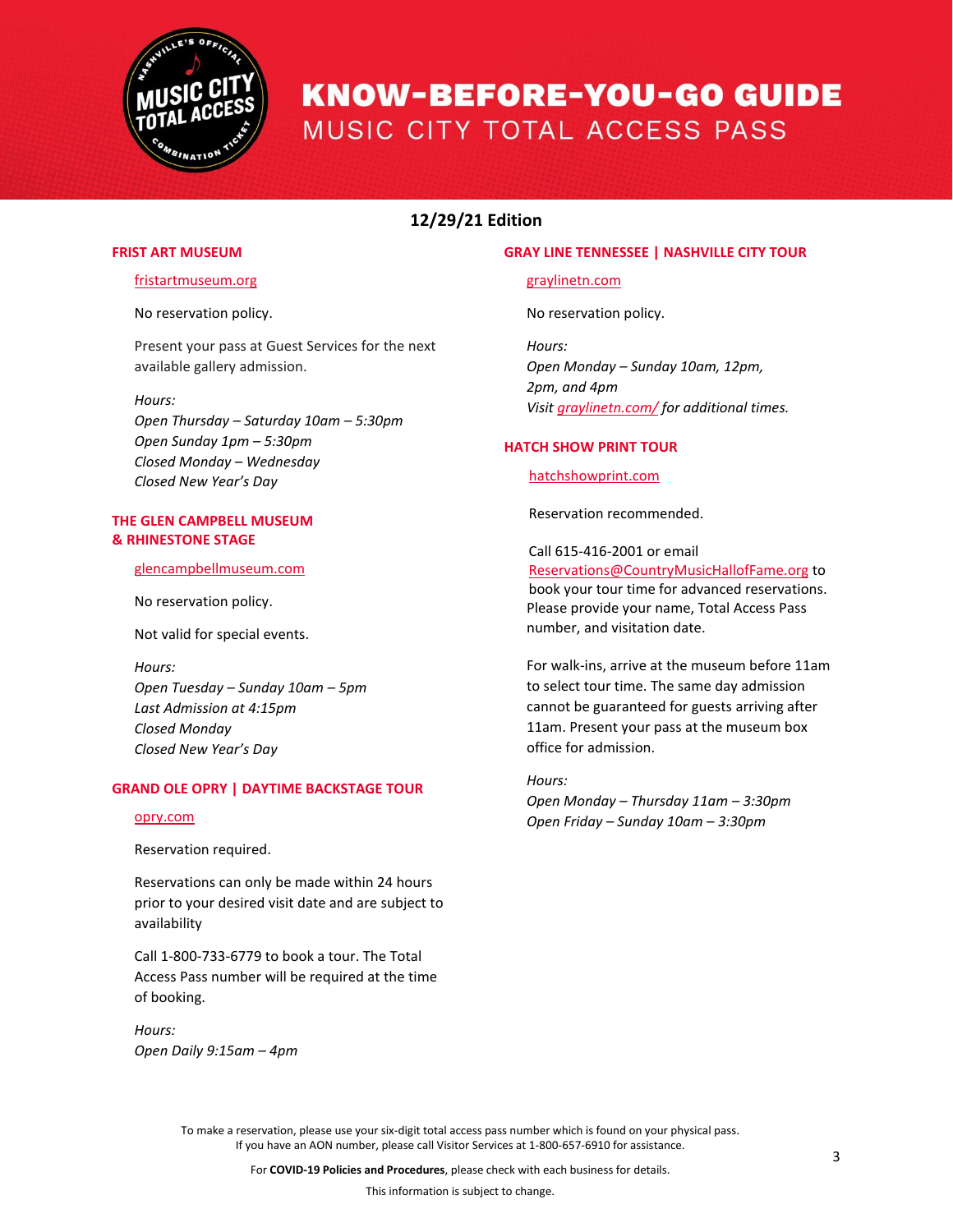

# **12/29/21 Edition**

# **HISTORIC RCA STUDIO B**

[studiob.org](https://studiob.org/)

Reservation recommended.

## Call 615-416-2001 or email

[Reservations@CountryMusicHallofFame.org](mailto:Reservations@CountryMusicHallofFame.org) to book your tour time for advanced reservations. Please provide your name, Total Access Pass number, and visitation date.

For walk-ins, arrive at the museum before 11am to select tour time. The same day admission cannot be guaranteed for guests arriving after 11am. Present your pass at the museum box office for admission.

*Hours: Open Monday – Sunday 10:30am – 3:30pm*

# **JACK DANIEL DISTILLERY | DRY COUNTY TOUR**

[jackdaniels.com/visit](http://www.jackdaniels.com/visit)

Reservation required.

Book online with a credit card at [jackdaniels.com/visit.](http://www.jackdaniels.com/visit) Present your pass at the Jack Daniel's Visitor Center and your admission will be refunded.

Upgrades are available for an additional charge.

*Hours: Open Daily 9am – 4:30pm Closed New Year's Eve & New Year's Day*

## **THE JOHNNY CASH MUSEUM**

[johnnycashmuseum.com](https://www.johnnycashmuseum.com/)

No reservation policy.

*Hours: Open Daily 9am – 7pm*

#### **LUCKY LADD FARMS | SEASONAL**

*Closed for the season.*

## **MADAME TUSSAUDS**

[madametussauds.com/nashville](https://www.madametussauds.com/nashville/)

No reservation policy.

*Hours:* 

*Open Monday – Saturday 11am-7pm Open Sunday 12pm-6pm Special hours: Open New Year's Eve 11am – 4pm*

## **MUSICIANS HALL OF FAME AND MUSEUM**

[musicianshalloffame.com](https://www.musicianshalloffame.com/)

No reservation policy.

*Hours: Open Monday – Saturday 10am – 5pm Closed on Sunday Closed New Year's Day*

## **NASHVILLE SHORES WATERPARK | SEASONAL**

*Closed for the season.* 

# **NASHVILLE ZOO**

[nashvillezoo.org](https://www.nashvillezoo.org/)

No reservation policy.

Not valid for special events.

*Hours: Open daily 9am – 4pm Closed New Year's Day*

To make a reservation, please use your six-digit total access pass number which is found on your physical pass. If you have an AON number, please call Visitor Services at 1-800-657-6910 for assistance.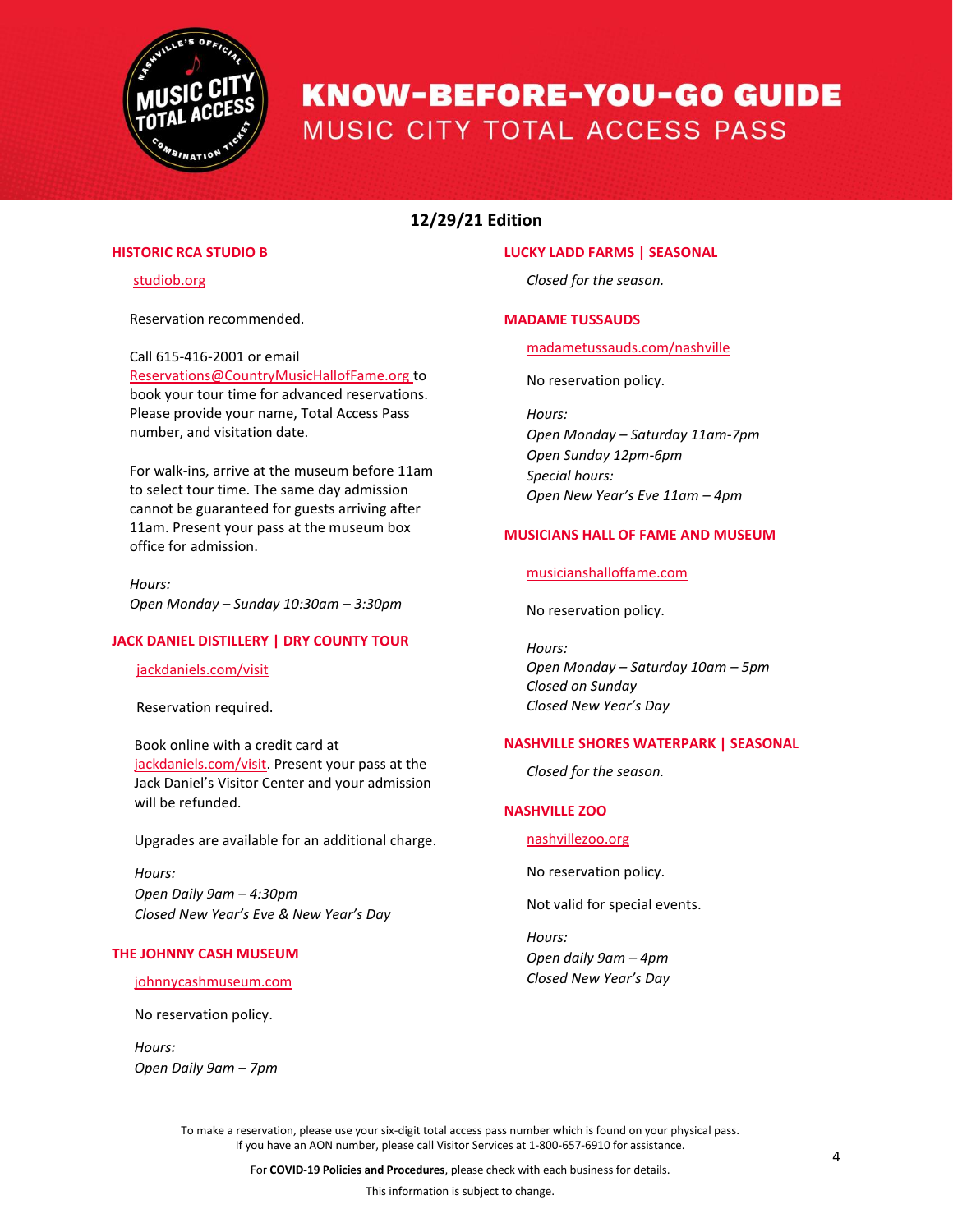

# **12/29/21 Edition**

# **NATIONAL MUSEUM OF AFRICAN AMERICAN MUSIC**

#### [nmaam.org](https://nmaam.org/)

Reservation required.

Reservations can only be made 2 weeks in advance.

## Call 615-301-8724 or email [tickets@nmaam.org](mailto:tickets@nmaam.org)

to book. Include your name, desired date & time, and your pass number. Walk ins are accepted for next available tour.

## *Hours:*

*Open Wednesday – Monday 9am – 5pm Closed Tuesday Last Admission at 5pm Special hours: Open New Year's Eve 9am-1pm Blackout dates January 14-17*

## **NELSON'S GREEN BRIER DISTILLERY**

## [greenbrierdistillery.com](https://greenbrierdistillery.com/)

## No reservation policy.

*Hours: Open Sunday - Thursday 11am – 6pm Open Friday & Saturday 11am – 7pm Special hours: Closed December 23 – January 2*

*Tastings on the hour. A valid ID is required for all tastings*.

# **OLD TOWN TROLLEY TOUR OR NASHVILLE "SOUL OF MUSIC CITY" NIGHT TOUR\***

# [trolleytours.com/nashville](https://www.trolleytours.com/nashville)

## **Old Town Trolley Tour**

Reservation recommended.

For advanced reservation, call 615-375-3166 to book your desired date.

For walk ins, visit their booth for the next available tour until 4pm located at 201 Broadway.

*Hours: Open Wednesday - Monday 9:30am – 4pm Closed Tuesday Special hours: Open New Year's Eve 9:30am – 2:30pm*

*Depart approx. every 30 minutes.*

## **Nashville "Soul of Music City" Night Tour**

Reservation required.

To book, call 615-375-3166 or visit their booth until 4pm located at 201 Broadway.

Must be 18 years or older to join the tour. Tours are 90 minutes with no stops departing form the Ole Smoky Distillery located at 423 6<sup>th</sup> Ave. South.

*Hours: Open Thursday - Saturday nights at 7pm. Special hours: Closed New Year's Eve* 

*\*Guests are asked to choose only one tour option from Old Town Trolley Tours of Nashville.*

To make a reservation, please use your six-digit total access pass number which is found on your physical pass. If you have an AON number, please call Visitor Services at 1-800-657-6910 for assistance.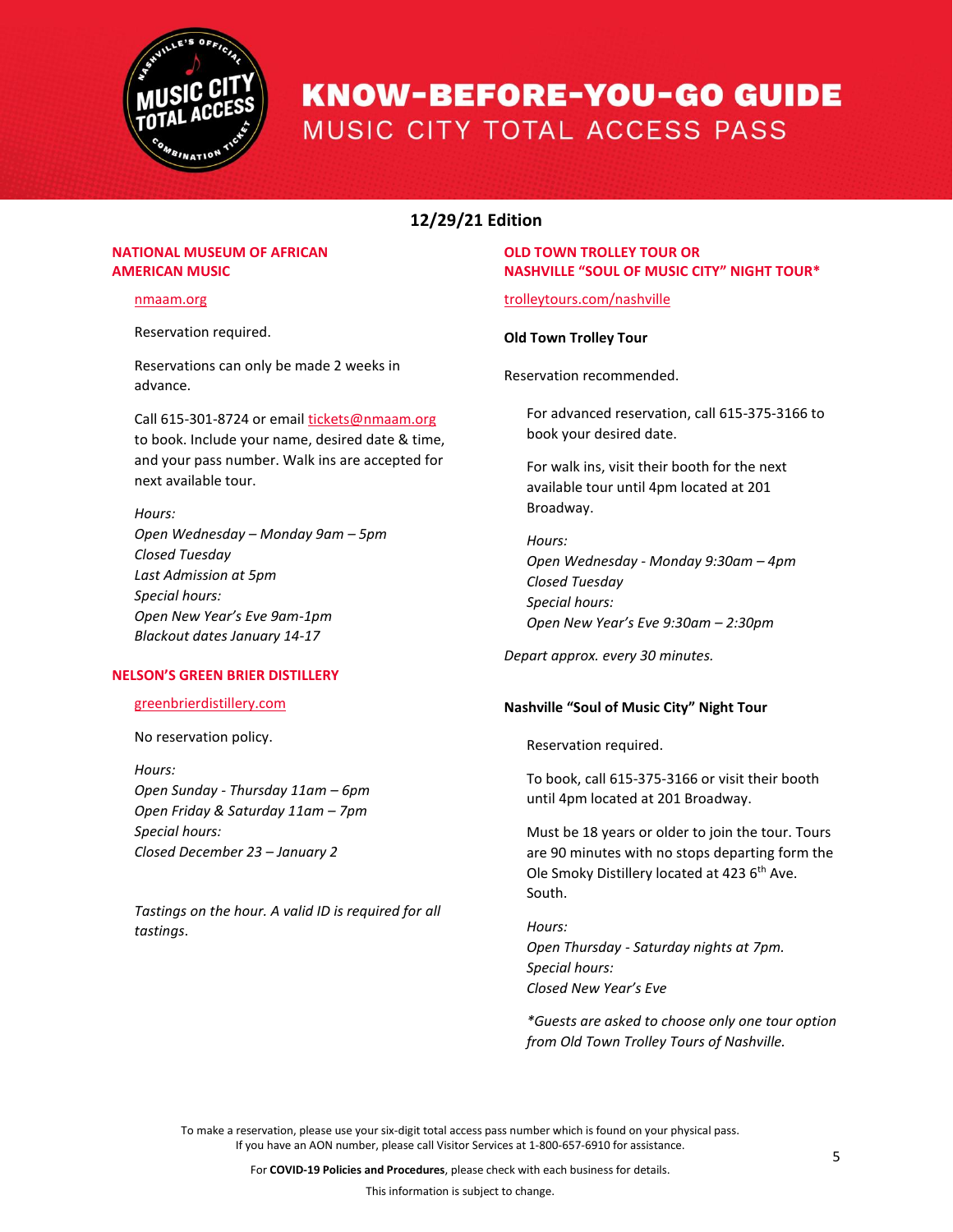

# **12/29/21 Edition**

## **THE PATSY CLINE MUSEUM**

#### [patsymuseum.com](https://www.patsymuseum.com/)

No reservation policy.

*Hours: Open daily 9am – 7pm*

#### **THE REDNECK COMEDY BUS TOUR**

### [theredneckbus.com](https://www.theredneckbus.com/)

Reservation required.

Reservations can only be made 72 hours in advance. Any reservations made prior to 72 hours in advance, the Total Access Pass will not be accepted, and your credit card will be charged.

Visit [theredneckbus.com](https://www.theredneckbus.com/) to choose your tour time. Your pass number and credit card will be required at booking. No-shows will not be refunded, and your credit card will be charged. For a full refund, cancellations can be made within 48-hour notice.

For questions or assistance booking call 615-316- 0014.

*Pick up at The Scoreboard Bar & Grill 2408 Music Valley Drive Nashville, TN 37214*

*Hours: Visit [theredneckbus.com](https://www.theredneckbus.com/) for hours of operation. Special hours: Closed New Year's Eve & New Year's Day*

### **RYMAN AUDITORIUM | SELF-GUIDED TOUR**

#### [ryman.com](https://ryman.com/)

No reservation policy.

*Hours: Open Monday – Sunday 9am – 4pm Special hours: Closed New Year's Day*

# **THIRD COAST COMEDY CLUB SHOW | GENERAL ADMISSION**

#### [thirdcoastcomedy.club](https://www.thirdcoastcomedy.club/)

Reservation required.

Total Access Pass valid for General Admission on Friday and Saturday (7pm) nights only. To book, email [info@thirdcoastcomedyclub.com](mailto:info@thirdcoastcomedyclub.com) up to 24 hours with desired date, time, and the number of tickets.

# *Hours:*

*Pass valid for General Admission on Friday & Saturday 7pm only. Visit [thirdcoastcomedy.club](https://www.thirdcoastcomedy.club/) for full schedule. Special hours: Closed New Year's Eve & New Year's Day*

## **TREETOP ADVENTURE PARK | SEASONAL**

Closed for the season.

To make a reservation, please use your six-digit total access pass number which is found on your physical pass. If you have an AON number, please call Visitor Services at 1-800-657-6910 for assistance.